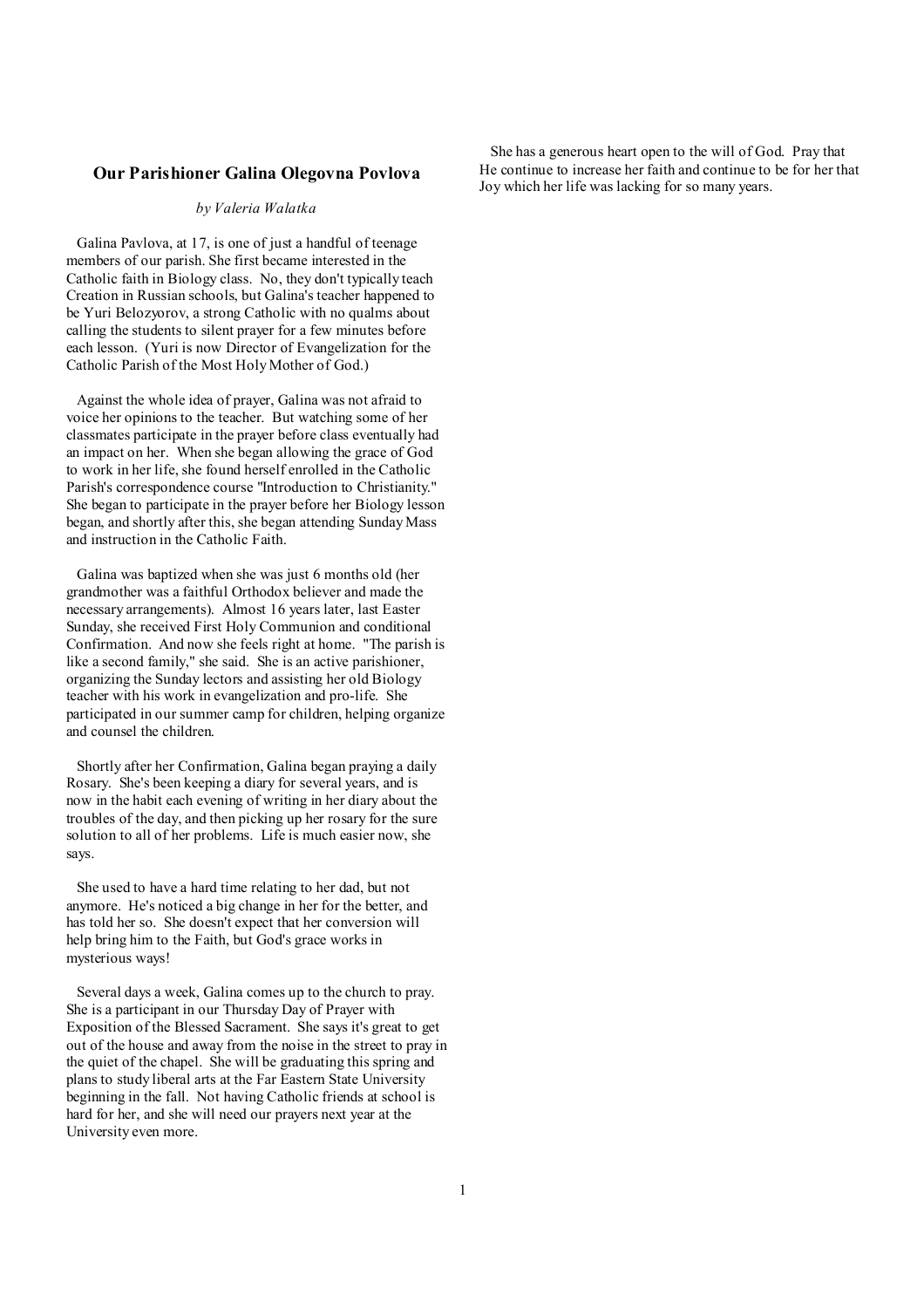# **How to Communicate with Us**

**FAX:** 011-7-4232-26-9616 **E-mail:** [myron@catholic.marine.su](mailto:myron@catholic.marine.su) [daniel@catholic.marine.su](mailto:daniel@catholic.marine.su) **World Wide Web:** <http://www.pond.net/~jeffclang/mostholy/> **Phone:** 011-7-4232-26-9614 011-7-4232-22-4292

**Money** cannot be sent by mail to Russia. Donations of money should be sent to: Vladivostok Mission

225 Cordova Street Anchorage AK 99501 USA Your donations are tax-deductible. You will receive the required receipt for IRS tax purposes by return mail.

**Letters** without donations can be sent to: Most Holy Mother of God Catholic Parish Volodarskovo 22 690001 Vladivostok RUSSIA

**Packages** of donated items (not money or checks) should have the contents listed on the outside, marked "Humanitarian Aid", and sent to:

> Vladivostok Mission Mahoney Exports, Inc 400 Valley Dr Brisbane CA 94005 USA

Issue Number Fourteen May 1, 1996

Vladivostok Mission 225 Cordova Street Anchorage AK 99501

Sister Susan Wal Miss Sisters of St Peter Claver 265 Century Ave St Paul MN 55125-1155 612 738-9704

Vladivostok Mission Nativity of our Lord Parish 324 Prior Ave South St Paul MN 55105-1617

Address Correction Requested

Vladivostok Mission Nativity of our Lord Parish 324 Prior Ave South St Paul MN 55105-1617

Address Correction Requested

# **Remember "Vladivostok Mission" in your will.**

 $-1 - -2 - -3 - -4 - -5 - -6 - -7 - -8 - -9 - -10$  $-11 - -12 - -13 - -14 - -15 - -16 -$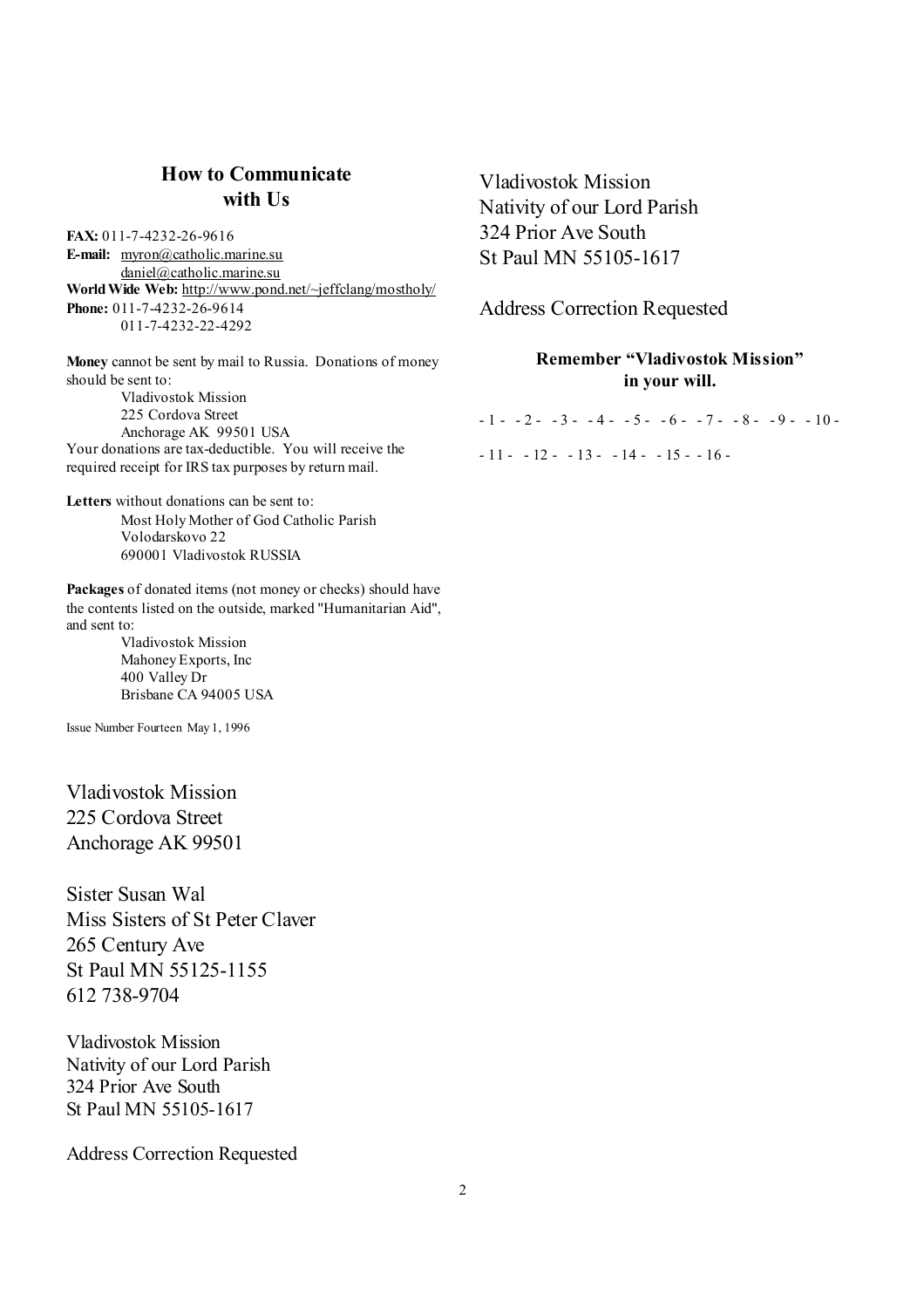#### **News Notes**

#### *by Rev Myron Effing, C.J.D.*

A church historian showed me an official handbook of the old Archdiocese of Mogilov--the original Roman Catholic diocese in Russia. There in the list were our parishes here in the Far East, and to my surprise, the name of our parish in Khabarovsk was "Immaculate Conception", not "Transfiguration of Jesus"! I had wondered why two neighboring parishes--Khabarovsk and Blagoveschensk--had had the same name, but I was assured of it by historians here in the Far East. It turns out that they were wrong. So when we get a chance we will change the official name of the parish in Khabarovsk back to its original. We can use the name "Transfiguration" inComsomolsk-na-Amure, when we open a parish there. Comsomolsk is in the same state as Khabarovsk, so we won't have to register a new parish, but just use Khabarovsk's registration. Incidently, recently I found that the sister of one of my Blagoveschensk parishioners has moved to Comsomolsk. So we have five active Catholics in Comsomolsk, in addition to the probably several hundred still unfound Catholics who live there. When will we have time and resources to find them and begin the parish?

As Scripture says, true religion consists in feeding the widows and orphans in their need (James 1:27). Our lack of cash has forced us to cut back on all activities, especially important activities, like evangelization, catechism, and vocations, because we can't let people starve to death. An elderly, sick lady called to say her "meals on wheels" hasn't arrived for days, and she has nothing to eat and can't go out to get anything. We tried to explain that our car was broken, and our funding is lacking so that we don't know when we will be able to resume our rounds of bringing dinner to the sick and elderly homebound. I offered to send her dinner through a volunteer, but she said that if we weren't bringing dinner to others, she would suffer along with them! Temporarily we will be able bring food to the needy only once a week, and include with itsome foods that will keep well, so that they have something to eat later. Most of these people we help have absolutely nothing of value, having already used up everything they own to stay alive. Pray that we will find new sponsors for our program, so that, after feeding the needy we will still have the means to do evangelization, to teach our children, and encourage vocations. Recently two very fine and intelligent young men spoke to me about maybe becoming priests! How can we afford their seminary education?

My assistant Igor handed me 20 applications for baptismfrom the Amursky State, and 14 from the Khabarovsky State. These are all people who have completed our course in the Catholic faith by mail. When will we have the help we need and the money we need to go and baptize these people? Can you please increase your prayers that God will send us more help? Priests, deacons, sisters, brothers, lay helpers, and the finances to support them!

Our indebtedness is now \$15,300. We try to avoid debt completely, since we have no assets, but sometimes it happens. Can somebody please help us to reduce our debt? While we work in Russia we have no way to earn money. We are dependent upon you, our benefactors, and your creative fundraising ideas. We could try to earn a larger share of our needs in Russia itself, if we had some capital to work with. For example, CARITAS has started a candle making operation on Popov Island, both to try to earn some money and to help the handicapped who need work. But starting with \$300 is a rather slow start. It will take a while before the income generated will produce any moneys for charity. We would like to begin a mushroom growing operation, as a way to give some work to the poor of Popov Island, but we have no capital to begin the project with.

If you like to surf, please note our new web page address: <http://www.pond.net/~jeffclang/mostholy>

 On Holy Saturday Father Dan sang the wonderful Easter hymn, The Exultet, in Russian--it was the first time it was sung totally in Russian, and the first time that Fr Dan has sung it in his life. In previous years I worked on a hybrid Russian-English version, since my Russian was so bad, and we had no Russian version of the hymn. Now official translations into Russian have been approved for the Mass. Usually the hymn is sung by a deacon, but Fr Dan only became a deacon in Russia, so he had no opportunity to sing it before in America. Needless to say, Fr Dan did a great job!

 During HolyWeek, in Chelyabinsk, Russia,five time zones from us, two thieves who were parishioners set fire to the little wooden Catholic church at night to cover their theft of sacred vessels. The building was a total loss, and the parish had to have holy week services without proper vestments and utensils, and in a rented hall. The parish, with sponsorship from Germany, was building a new church which was well along in construction, however, so the parish will be in its new building even sooner than expected. The outpouring of aid to the parish from all over the world was truly astounding, following the remarkable accounts of the events sent out by electronic mail. They were written by one of the four American sisters from Fond-du-Lac, Wisconsin, who work in Cheklyabinsk, Sister Lucy Ann Wasinger, C.S.A.. Maybe we should start a novena for an earthquake in Vladivostok? (Tenth Commandment: Thou shalt not covet thy neighbor's goods.)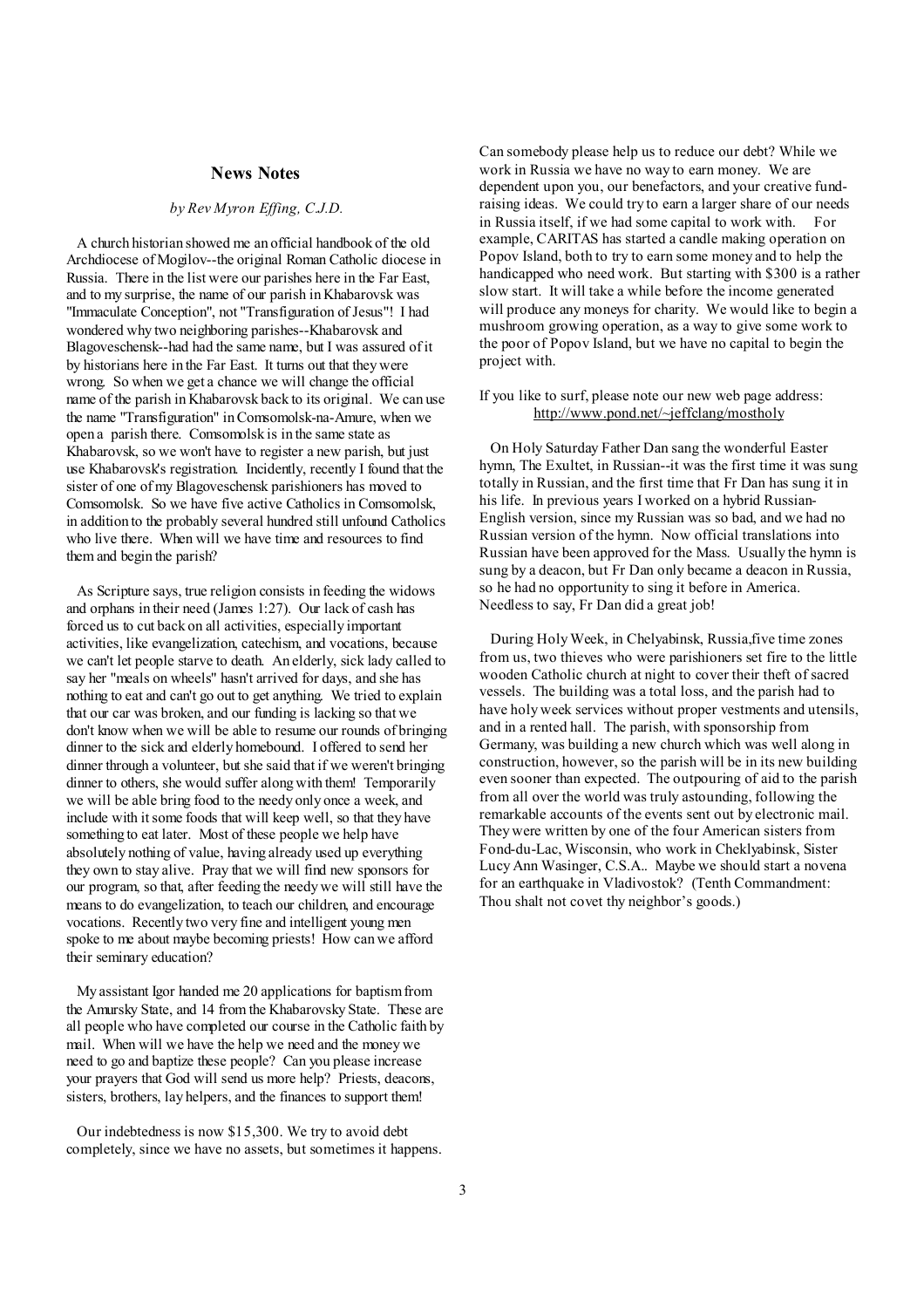# **Mission Helper Ghennady Krestsov to Leave Staff**

### *by Fr Daniel Maurer, C.J.D.*

Either God cared enough to send us the very best, or else He knew how much help we needed to survive, and found us just the right person to provide it. Now that it is almost time to say good-bye, it is hard to imagine how we will get along without him. In July Ghennady Krestsov, one of our first Russian mission helpers, will be leaving us to begin a new job in a rapidly expanding New Zealand-based food import business. Since shortly after we arrived in Russia, "Ghenna", as he is affectionately called, has been involved in almost every aspect of our mission. If I had to choose one word to describe Ghenna, it would have to be "HELPFUL". Everyone knows how much help he is. That is why everyone always asks him for help.

"Ghenna, please show Fr Daniel where the men's room is," said my Russian teacher to a student standing in the stairwell during morning break. The young man responded in imperfect but understandable English that showing foreigners to the toilet seemed to be his particular responsibility in the cramped and dirty, labyrinthine building that provided temporary classroom space for the newly founded "Far East Business Academy". That was back in April 1992 on my first day of Russian class in a new location, and I was grateful for the help since I would never have found the room on my own. Little did I know then that the young man who guided my way through the narrow, dingy corridors would later become one of the most indispensable assets of our mission.

Fr Myron and I were at the school to study Russian. Ghenna was there on a special scholarship from the University for a six-week intensive English course. Back in those early days when Vladivostok had just opened up to foreigners and you could count the number of Americans in the city on the fingers of one hand, all Russians were anxious to meet native English speakers, so our teachers arranged that during our Russian class break we would go to the English classroom for 15 minutes of conversation with the students of English. The students were anxious to learn but afraid to speak. Except for Ghenna. He is never afraid to speak. You could say that he speaks all the time, in whatever language he might have heard a few words, and he generally makes himself well understood. In my experience most Russians tend to be reserved with strangers. There is nothing reserved about Ghenna.

It is hard to recall exactly when Ghenna became such an integral part of our mission. It seems as though he has always been here helping us. And his help is not the kind that you would rather do without. Fr Myron offered Ghenna a job because it was clear from the beginning that he is uncommonly talented and intelligent. And because he has a quality which is rarely found in Russians: he looks for opportunities and

possibilities to do new things rather than for reasons to decline. When others too easily say, "That's impossible," Ghenna gets going.

 (Hint: the answer to all the following questions is, "Ghenna".)

•When we could find no apartment to buy in the vicinity of our Church, who plastered signs on every apartment door in a 20 block radius, successfully finding one within a five-minute walk?

•Who got three muscular classmates and a large truck to help us move to our new apartment on the sixth floor without an elevator?

•Who "found" and installed two phone lines for our apartment at the subsidized (very low) government price when Russians have to wait over 20 years for a phone and when most foreigners must pay bribes of \$1,500 for a phone?

•When we moved into the church only to discover that the Archive took their phone numbers with them, who found a way to bring two phone numbers to the church building, and a phone number to the apartment of our American lay volunteer, Valerie Walatka, making use of a cable which just happens to pass through the stairwell of his apartment building?

•To whom did the Lutheran pastor appeal when he couldn't get a phone line, although now he has two of them?

•Who regularly finds train and plane tickets for us when the person at the ticket window says there are none?

•When there was not a single empty seat on a train from Novosibirsk to Prokopievsk, who found out that the railroad was transporting some train cars to the repair factory in a special train, so that we were the only passengers on the whole train?

•Who refuses to use an umbrella regardless of the rain, preferring to run between the raindrops sopping wet? •When we learned that four very important keys on our large electronic organ did not work, who discovered the problem and repaired the broken circuits in 15 minutes, when another technician had looked through the maze of circuits for over three hours without success and when the closest trained organ repairman was 5000 miles away?

•Who has smoothly navigated his way through the mountains of paperwork and bureaucracy surrounding the reception of two large ship containers of humanitarian aid and church goods?

•Who refused to leave our employ two years ago when he was offered the attractive job of Far East Service Manager of Sony at more than four times the salary?

•Who, before each payday, usually figures out a way to save us enough money to cover his pay, without using mission money? •Who, in order to help our trained, full-time parish

bookkeeper, studied on his own time and learned a complex Russian computer bookkeeping program so well that he is now a licensed consultant for the software company which produced it?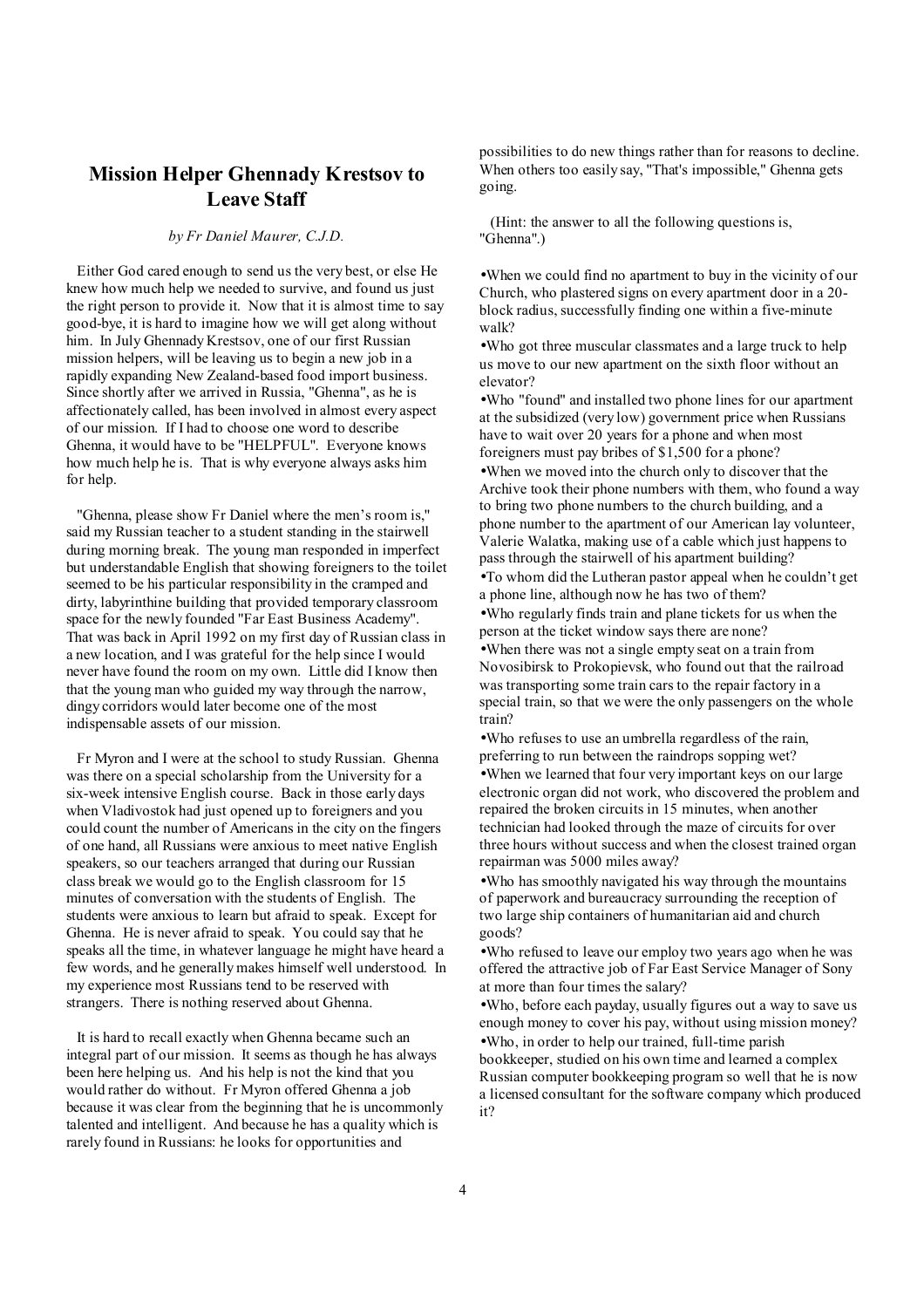•Who is an untiring and pleasant traveling companion, making all arrangements and taking care of every unforeseeable need with efficiency and good humor?

•Who even talks in his sleep?

•To whose mother did Fr Myron once say, "Why didn't you have three more sons like him so that we can get more accomplished?"

The list could go on and on, but you get the point. This guy is a gold mine.

Ghenna was born on New Years Day in 1968 and raised with his two sisters, Irina and Marina, both younger than he, in the city of Bolshoy Kamyen, the center of Soviet nuclear submarine manufacturing, three hours from Vladivostok by train. He was the only student of 90 in his advanced technical high school graduating class of 1987 to pass the highly competitive national university qualifying exams. In the fall of that year he enrolled at the Far Eastern State University in Vladivostok in a five-year curriculum in the department of physics, but meanwhile served a year as a submariner in the Soviet Navy.

During the Soviet period B.K. was always a closed military city, no foreigners allowed, and even Russians needed a special visa to enter the city limits. As a student living in a dormitory in Vladivostok, he became a tireless promoter of his home town. A few days after we met, he was already arranging for Fr Myron and I to speak to all the English teachers in the Bolshoy Kamyen school system, a gathering that I will never forget. Over 40 English teachers, some of whom had been teaching for more than 30 years, gathered timidly in the auditorium of the local City Hall to meet native English speakers for the first time in their lives. Most of them spoke English very well but at first were afraid even to ask a question since they had no practice speaking their chosen language with native speakers.

After another three months, Ghenna saw an opportunity for us to begin regular classes in Christianity in the B.K. school system. At that time there were no Christian denominations active in the city, but the Hare Krishna's had found their way into the newly instituted religious classes offered in all the elementary and high schools. We began to go to B.K. once a month to speak at two schools about the history of the Church. After the first year of informal classes, Fr Daniel began a monthly series of four different classes in two of the five local high schools. The classes were: The Book of Genesis; Christian Art and Culture; the Christian Understanding of Marriage; and the History of the Church. Out of that pastoral initiative grew the Catholic parish of Saint John the Evangelist, with Fr Daniel as acting pastor, and Ghenna (then age 25) as parish elder. The parish gathers for Mass on the fourth Wednesday of every month.

When we first met Ghenna, he was not baptized, but he believed in God. His beautiful and intelligent wife Olga, then a recent University graduate (also from the department of physics), is a baptized Russian Orthodox. In August 1992, their son Dennis was born. Ghenna asked if Dennis could be

baptized a Catholic. Fr Myron told him that if one of his parents was a Catholic, then Dennis could be a Catholic. So Ghenna began his catechumenate, fulfilling all the requirements, and both he and his son were baptized at the Easter Vigil in April 1993. The next month, toward the end of his fourth year at the University he began to work part-time for our mission.

 Ghenna's years at the University saw the crumbling of the old Soviet system of state sponsored education, and he needed to find a commercial sponsor to pay the cost of his final year. The usual solution then (three years ago) was that a company would pay the sponsorship cost and in return the student would promise to work at the company for two years after graduation. He asked us is we knew of any company which would sponsor him. Fr Myron decided that the sponsorship fees were low enough, and Ghenna's work was so valuable, that our mission could sponsor him, an unorthodox arrangement in the eyes of the university administration. But the agreement was made, so Ghenna continued to work for us part-time while he completed his diploma thesis.

 He graduated in July 1994, the only *summa cum laude* graduate in his department. Since then he has faithfully fulfilled his commitment to work for us full-time. Actually, since he loves to work, it has been much more than full time. Often he is still in the office at 7:00 or 8.00 pm and even on Saturdays.

 The part of his job that he likes best is traveling with Fr Myron as his general assistant. Especially in the early years when Fr Myron spoke limited Russian, they regularly traveled together to all of our parishes (Khabarovsk, Bolshoy Kamyen, Blagoveshensk) and also to Aldan in Yakutia, and to Novosibirsk for meetings with the bishop and priests.

 Since our paycheck is small compared to what foreign companies pay, and less than what many Russian companies pay, we and our benefactors have received a tremendous bargain for his creative and talented services, and we have had the pleasure of his friendly and outgoing personality. He has also grown tremendously in ways that will benefit him in future work. While Ghenna has worked for us, he has had the opportunity to perfect his knowledge of conversational English. Even though he is primarily a scientist and engineer, he has an amazing facility for languages. I kid him that he now speaks English with a Midwestern American accent. He remembers every word I say and every expression I use. When he speaks to me, Isometimes think I am listening to myself. While working with us, he had the opportunity to become a skilled computer operator on our office computers, mastering both American and Russian language and technical software.

 Everything considered, these past three years have been a tremendous benefit both to our mission and to Ghenna. Now he will move on. If Russian laws become more amenable to a healthy business climate, he will have great potential for success in whatever field he chooses. Meanwhile, he and his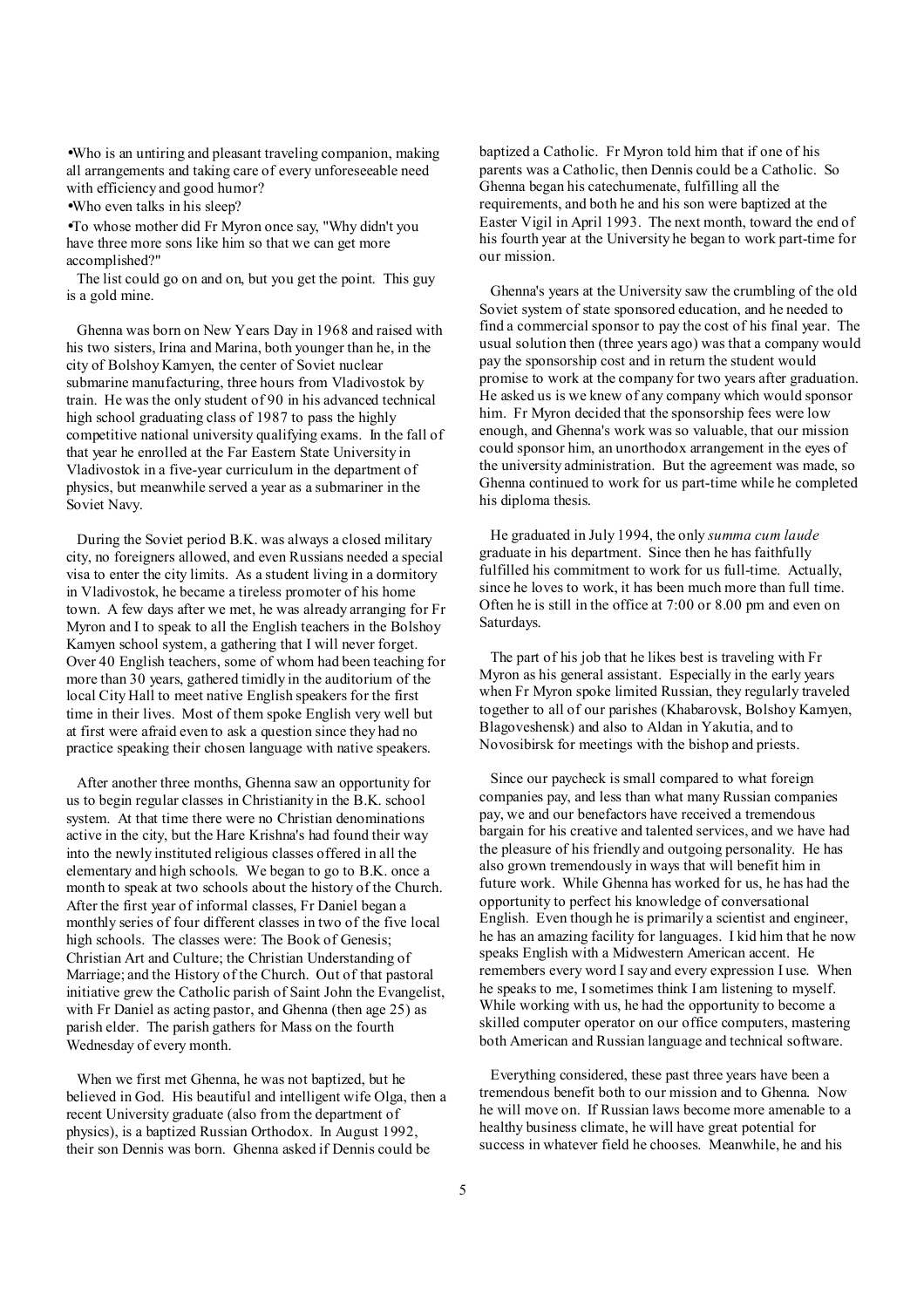family will also have the strength of the Faith in God whom they have come to know and love. Only because we trust in the Lord who surely was the One who sent Ghenna to us in the first place, do we look forward to finding out who the next Godsend might be.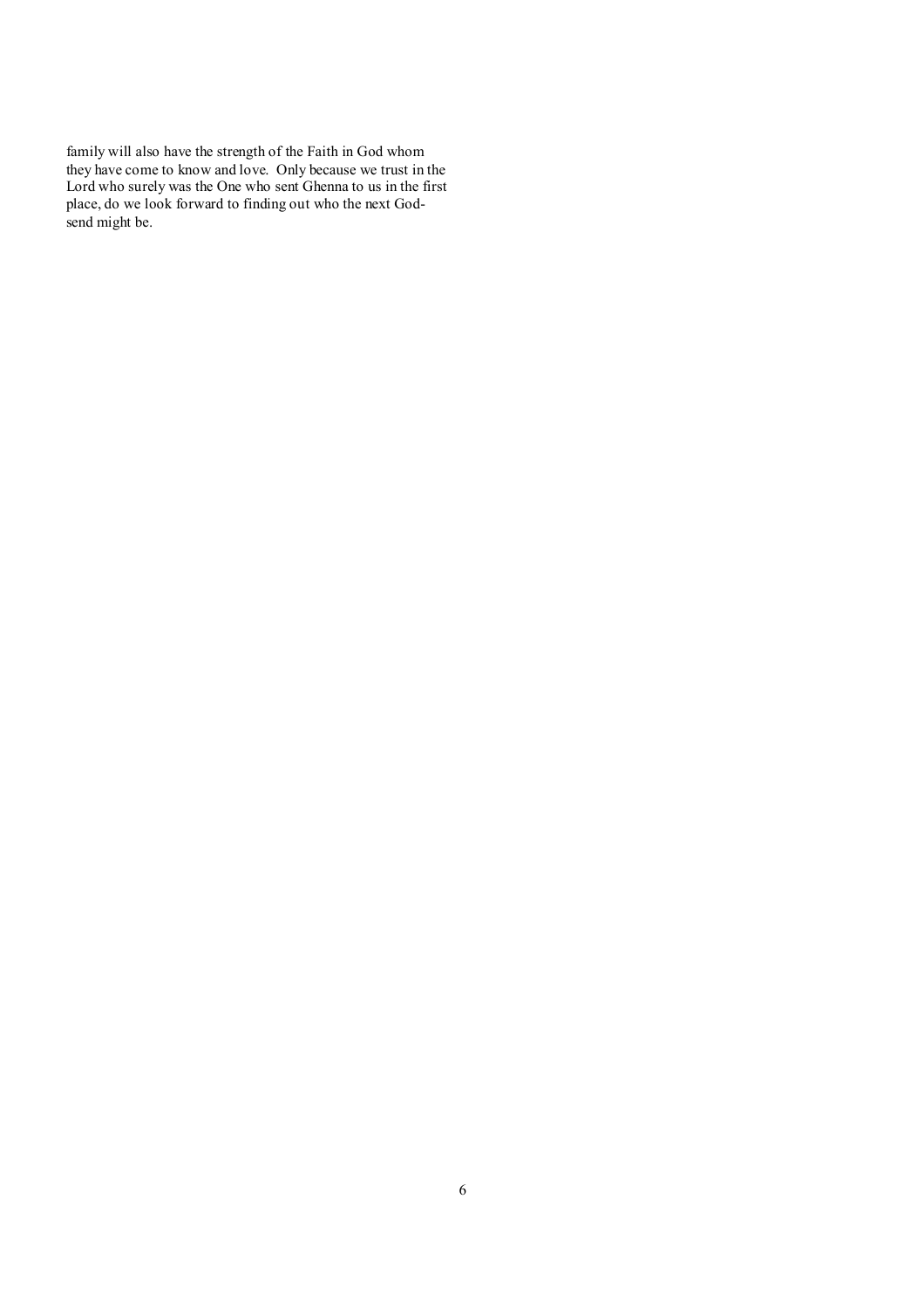## **The Eucharist in Russia**

### *by Fr Daniel L. Maurer, C.J.D.*

Recently in our Vladivostok parish, the only regularly functioning Catholic parish in a radius of over 1800 miles, the amount of unconsecrated altar breads ran very low due to an oversight on my part. With no host-making equipment for thousands of miles around, it would have been difficult to produce our own. Thanks to the generosity of Father LaSalle Hallissey, O.P., Rector of Holy Family Cathedral in Anchorage and benefactors from the Cathedral parish, to the modern technology of electronic mail, and to a cooperative flight attendant, we were able to get more hosts in time for the next Sunday Mass. Fr LaSalle thought that the incident would present a good opportunity to tell the members of Holy Family parish what the Eucharist means to our Catholic people in Vladivostok, so I wrote the following article for their "Cathedral Clarion" newsletter.

Vladivostok is a city of one million people, all of whom have been strongly affected in uncountable ways by the last 75 years of militant, atheistic communism. In Vladivostok between 1930 and 1990 the Catholic Church was against the law and was very harshly suppressed. When Father Myron Effing and I arrived four years ago, we knew of only ten baptized Catholics in the entire city. Only five of them had received their Catholic faith in pre-Communist days. Since then we have found five more who remember their faith from the pre-Communist days. That means that only ten people in a city of one million remember what it was like to be a Catholic before communism. All of them are quite elderly now, but they were young children when they were forced to abandon the practice of their religion. All of them lost close familymembers between 1922-1936, killed because they were believers. They have only vague memories of the Mass.

One of them lost all the men in her entire family: grandfather, father, uncles and brothers. Another remembers being part of a big church ceremony but she does not remember if it was her first communion or her confirmation, or both. Another, now very old, through all these dark years saved a group photograph taken in the sanctuary of our church of herself and 27 other boys and girls with a priest and the first bishop of Vladivostok. She and the other girls are wearing white dresses and veils. It is the only known photograph of the interior of our church, the Cathedral of the Most Holy Mother of God.

Because they were so young, they remember virtually nothing about any religious training they might have had before the Communists came. Nothing. No prayers, no catechism questions and answers, no Scripture, no devotions. They only knew that their families had been Catholic before the revolution, that their parents had seen to it that they were baptized in the Church and practiced their faith as long as it was allowed, and now that they were again able to practice religion they wanted to continue where they had so abruptly left off sixty years earlier- -Catholics on their pilgrim journey to God in this valley of tears.

 At first it was hard for me to realize the extent to which the faith was destroyed here in the Russian Far East. I had a kind of romantic notion that people must have taught their children and grandchildren something, perhaps copying by hand their worn-out missals down through the generations and hiding them in the mattress in case the secret police suddenly appeared. But no. That was much too dangerous for their children. The vast majority of Catholics in Vladivostok at the time of the Communist take-over were either killed or fled to China and beyond. Those who stayed in the area and survived soon realized that to teach their children how to pray may be to sign their children's death warrants.

 The suppression of religion was so harsh and the Communist control of society so total, that the few Catholic parents who survived those days refused even to talk about their faith. And so the children grew up with no religious training whatsoever, and with very much anti-religious training in the obligatory Communist youth clubs and school system. For the last four generations all children have been raised and educated under the watchful eye of the Communist state where all ideas have been rigorously controlled by the all-pervasive, atheistic government bureaucracy. All voluntary associations of people had to be approved and registered by the Communist Party.

 No religious organization, not even the Russian Orthodox Church, could teach religion to anyone. They were only allowed to hold prayer services and Mass for those few, usually older people with little left to lose, who were willing to risk persecution to attend. Occasionally the religious leaders, including some priests, bishops and ministers, were not-sosecret Communist agents whose job it was to discourage religious devotion among their own flock! The Catholic Church did not have such internal problems: it was completely banned and totally destroyed as an organization.

 So coming to the Russian Far East to help re-establish the Catholic Church is about the closest thing I can think of to starting from scratch. A few people cried tears of joy at the return of the priests and the reopening of the long-closed Church, but there were not many left who remembered the last priests. Many who do not remember are also grateful, especially the children and grandchildren of those who were killed or persecuted for their faith. But theirs is not a gratitude based on nostalgia for the past, since they do not remember that past. Theirs is rather a gratitude of future promise. Finally they can be given the chance to receive their birthright, to know God, to learn to pray, to grow in holiness. For many who have come to believe in God and join the Church in these past four years, their earlier life was like a very long Advent, knowing that what they were waiting for was important, but not knowing very clearly what it would be like. They know that they don't know what they should know, and somewhat like children, they trust the ones who have been sent to them to transmit intact the treasure of their lost heritage.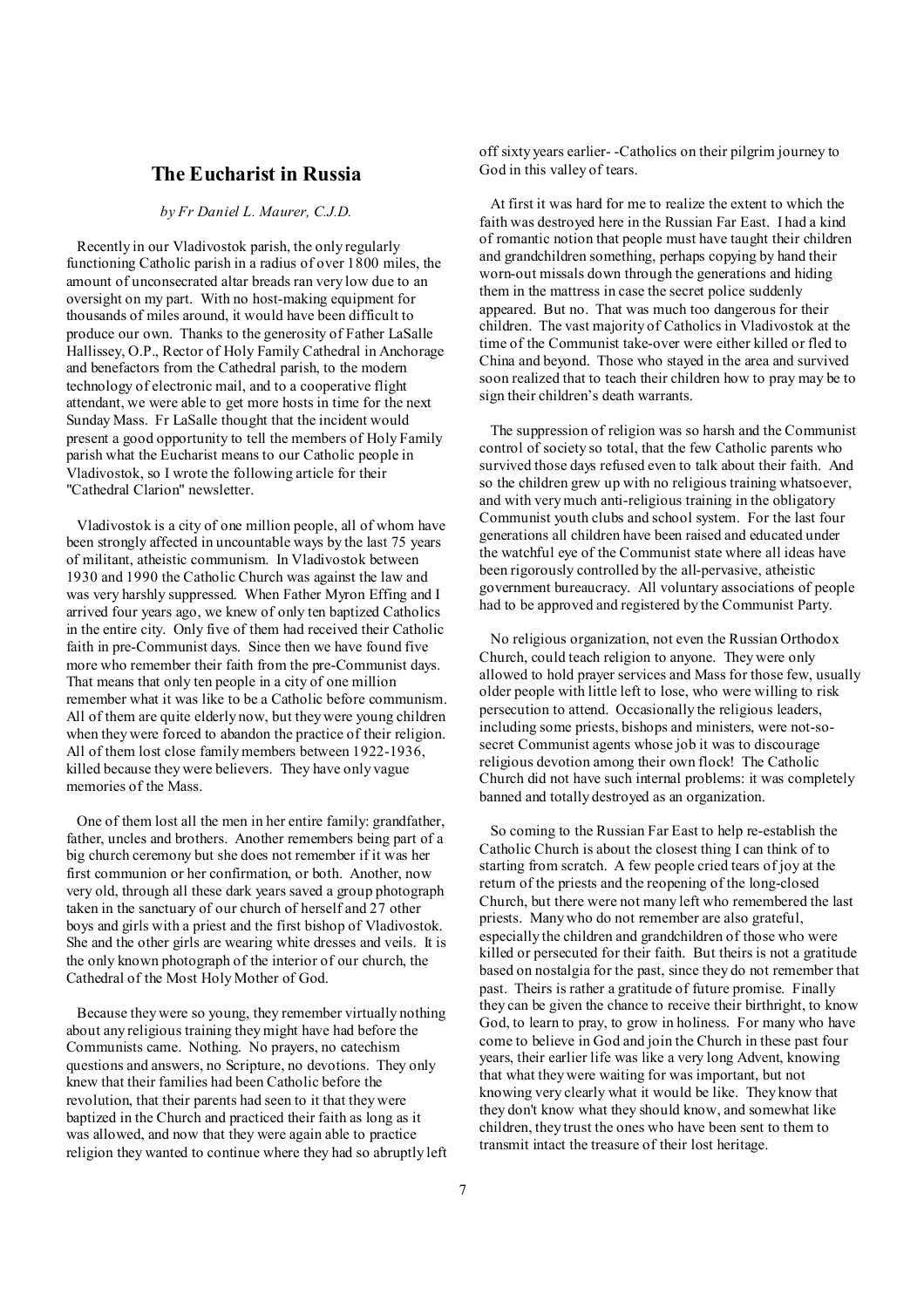This puts a very grave responsibility on those of us who have been called to this mission. We have to examine clearly what we do and why we do it, because it will be received trustingly by people who do not know how to discern its relative importance.

In our pastoral priorities we have been extremely careful to put the Holy Sacrifice of the Mass, the Eucharist, at the very center of the faith life of our reborn parish, especially our Sunday celebration of the Mass. The Second Vatican Council clearly affirmed that the Eucharist is the source and summit of our life as Christians. In our program of preparation for the sacraments of adult baptism and confirmation, we have put great stress on a clear understanding of and love for Our Lord sacramentally present to us, body and blood, soul and divinity, under the appearance of bread and wine. We emphasize the sacrificial nature of Jesus' life, death and resurrection "for us" and how the once-for-all sacrifice of Jesus is continually renewed for all present and for the whole world at every Mass.

In order to help our new Catholic people better to appreciate and reverence Our Lord present in the Eucharist we have weekly exposition of the Blessed Sacrament every Thursday from 8:00 am until 5:00 pm ending with Benediction. During that time, even though our parish is small (about 330 members in Vladivostok), our parishioners spread out across a large city, and our church difficult to reach (especially in winter) there is always someone present before the Blessed Sacrament in silent adoration. Others of our elderly and homebound parishioners have signed up each hour to pray at home in union with the parish and the ones who are praying before the Blessed Sacrament in church.

Do our people love the Eucharist? The best answer is that, like all Catholics, they are learning to love their Eucharistic Lord. Most of them are at an early stage of their journey because only a handful have been baptized more than four years. Many are at Mass every Sunday. Others are there whenever possible, which often excludes Sundays in summer when they must work in their garden plots located as much as three hours by train outside the city. One devout family with two small daughters recently lost their 34-year-old daddy to stomach cancer. He was an Air Force fighter pilot who flew rescue missions to Chernobyl after the atomic power disaster. They come to Mass every Sunday on the electric train from their home in a small village, a total of six hours travel time.

Some of our Russian parishioners are still "trying on" their new-found faith, and are not completely at ease with it. Our bishop, himself born and raised in the Soviet Union, warned us when we first arrived that many Russians start out their faith journey very enthusiastically, but often after about two years they stop attending Church completely. Some never come back. Others manage to weather the crisis and return to active participation in parish life again. That has also been our experience, no matter how carefully we try to prepare people for their baptism. Most who come and then leave are young

adults, and we pray that there is still time for them to learn how important the Faith and the Church are, and to return.

 Most difficult for me is when older people stop or interrupt their relationship with the Church and the Eucharist. For them, there might not be much time left. I pray especially for one elderly lady who made her first communion before the Communists closed the parish, but then was never able to be confirmed in the Communist era. When we arrived we heard about her from another parishioner and arranged for her to be prepared at home for confirmation by the priests and by trained lay catechists. She was confirmed by our bishop on his first visit to our parish more that three years ago. Since it is difficult for her to come to Church, we priests would regularly bring her HolyCommunion at home. But two years ago, after the tragic death of her only grandson in an automobile accident (he was a newly graduated medical doctor and she was rightly very proud of him), she began to put us off when we would call to schedule a communion call.

 What does the Eucharist mean to Russians? To the vast majority of Russians, raised under atheistic communism, it means nothing at all. In Vladivostok we estimate that less than one tenth of one percent of the population receive Our Eucharistic Lord in communion each week in either our Catholic parish or the three Orthodox parishes. By American standards that is an infinitesimal number. We must pray that the number will grow. It will be slower than we had hoped. But those who are coming to know the Lord in the Eucharist as members of His Body will be the ones whose holiness and goodness will invite others to the Banquet of Life.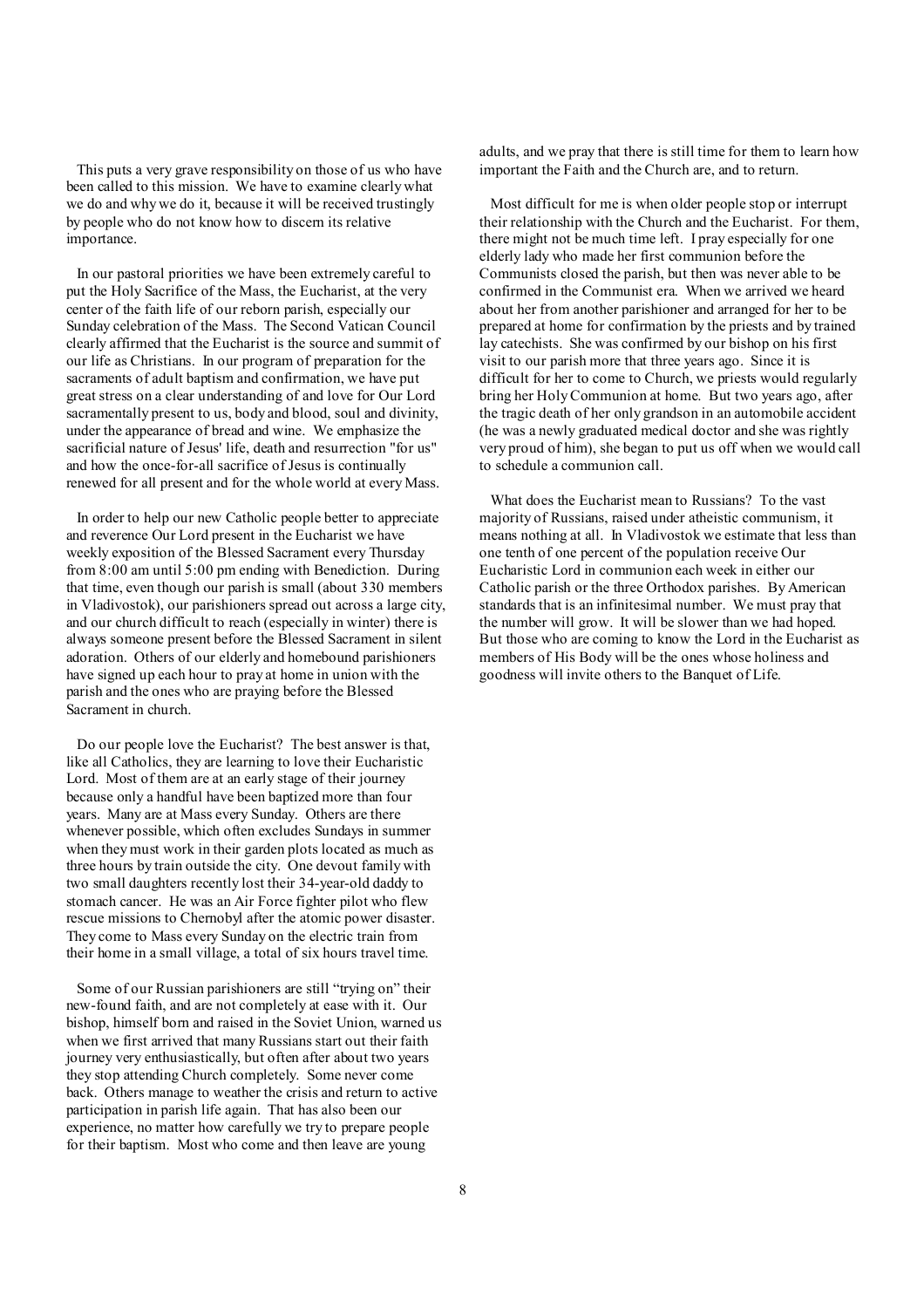#### **Our "Mary Parishes"**

*by Rev Myron Effing, C.J.D.* 

It was a daunting task even to think about our small Russian parish having its historical Cathedral church building back in our hands, let alone removing the added floors and restoring the whole building! Naturally, we asked our patronness, the Most Holy Mother of God for help!

The first help came from the United States, whose patronness is the Virgin Mary under the title of The Immaculate Conception. American Catholics, through the annual collection taken for the Church in Eastern Europe, gave us \$30,000 to pay for the initial expenses of receiving the building and securing it--as far as we know, the first church to be received back in Russia!

Parishes under the protection of the Most Holy Mother of God have come to our help as we continue the long task of restoring the Cathedral, a process which will still take years to complete. St Mary's Parish in Little Falls, Minnesota, was the first Mary Parish to give us a large unrestricted donation, \$15,000, which was partly used on the church building. The parish is known for the vigor of its sons who have become priests, and regularly contributes to worth missionary causes--a wonderful example for all!

Our list of Mary Parishes and sister parishes continues to grow. We pray for them and with them, and especially that God will give them many vocations to the priesthood, something that we and the whole world need. As Jesus was dying on the Cross he gave John to his mother, and in this way entrusted every priest to Mary, and Mary to every priest. After all, Mary is the Mother of the Church, and priests we call "Father".

"Thank you" to the pastors of our Mary Parishes for their encouragement and support as we Americans reach out to help reestablish the Church in Russia. Likewise, thanks are due to those laymen who help their pastors with special collections and special projects for Russia.

Only in Vladivostok are we so lucky as to have a church building. In Bolshoi Kamen the parish has a three room apartment, thanks to benefactor, Mr John Bold of Solano Beach, California. In Khabarovsk an anonymous donor has rented an office for the parish, so that it can at least have a door with the Catholic parish's name on it. But all three of our other parishes don't have a single place to lay their heads--they only rent a hall for mass when there is money enough. We are still hoping that benefactors will be able to supply the first dwelling places for our other parishes, too!

We have invited our "Mary Parishes" to make a beautiful banner of their parish which we can use in our processions on the feasts of Mary, to celebrate our common patronness. We

hope that the list of "Mary Parishes" will read like a litany of Mary in her honor for the perpetual memory of those parishes who have helped us in our time of need. Ask your parish to help us, especially if it is dedicated to Mary! Here is a list of our Mary Parishes who have come to our aid by their prayers and donations to date. May the list grow longer!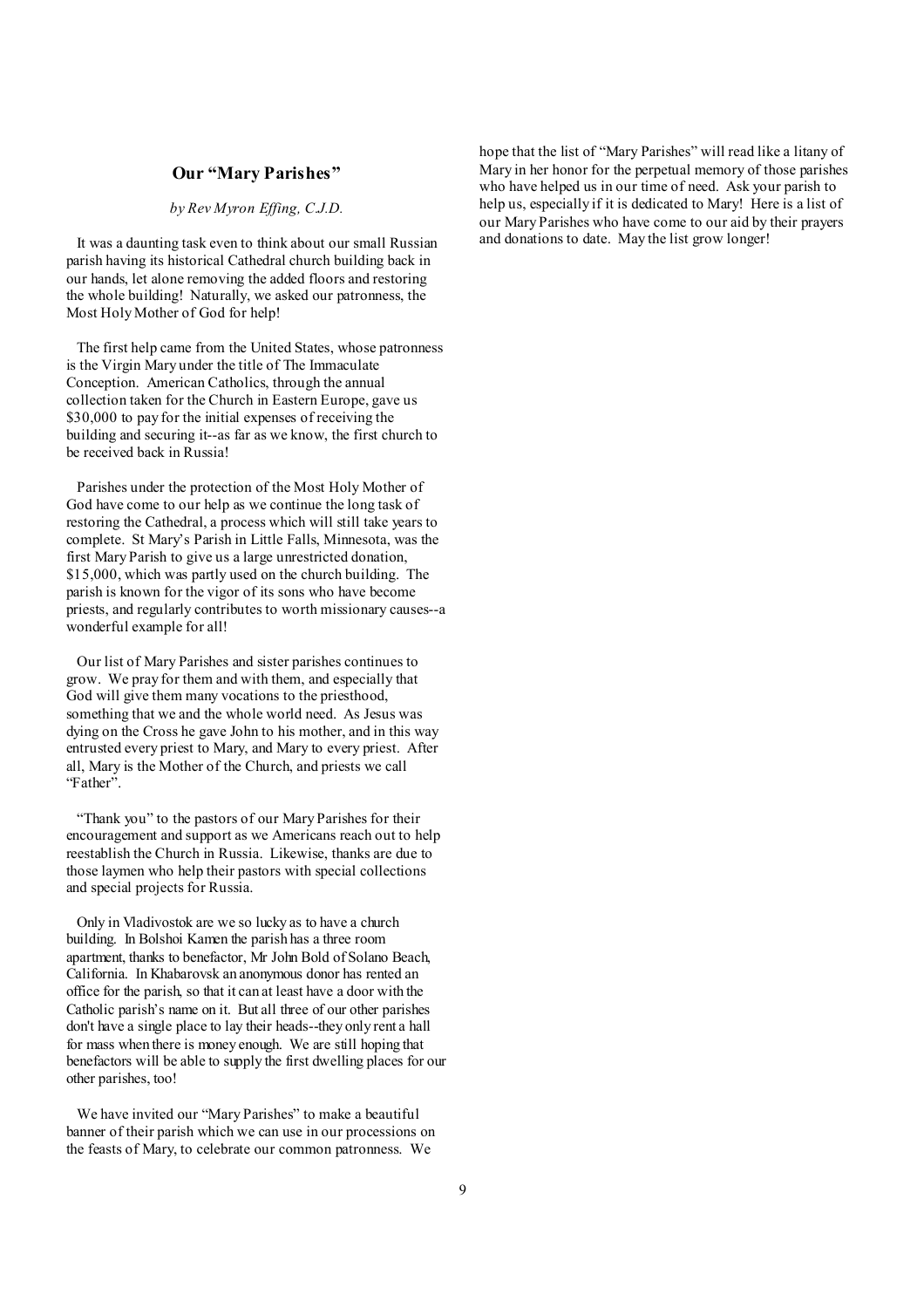## **Our "Litany of Mary, Most Holy Mother of God."**

Shoals IN **St Mary**  De Pere WI **St Mary** 

Squantum MA **Star of the Sea** Father Daniel Crowley Nashua NH **Immaculate Conception** Father Denis Horan Woodcliff Lake NJ **Our Lady Mother of the Church** Father Thomas Arminio Mount Vernon NY **Our Lady of the Victory** Msgr Thomas Scanlon Glenville NY **Immaculate Conception** Father Thomas Connery **Buffalo NY Coronation Coronation Msgr Eugene Radon** Buffalo NY **Queen of Heaven** Msgr Joseph Coughlin Pittsburgh PA **Madonna of Jerusalem** Father Michael Vecchio Bangor PA **Our Lady of GoodCounsel** Father John Fitzgerald Washington DC **Annunciation** Msgr James Montgomery Bethesda MD **Our Lady of Lourdes** Msgr William O'Donnell Woodbridge VA **Our Lady of Angels** Father Paul Burns Land O' Lakes FL **Our Lady of the Rosary** Father Stephen Dambrauska Erlanger KY **Mary Queen of Heaven** Father John McGuire Owensboro KY **Blessed Mother** Father Phil Riney Carey OH **Our Lady of Consolation** Father Pius Poff Detroit MI **Annunciation** Father Valentine Gattari Edwardsburg MI **Our Lady of the Lake** Father David Otto Niles MI **Mary of the Immaculate Conception**Father Stephen Naas Twin Lake MI **St Mary of the Woods** Father Henry Dondzila Menasha WI **St Mary** Father William O'Halloran Big Lake MN **Our Lady of the Lake** Father Richard Wey Cook MN **St Mary** Father Brian Schultz Avon MN **Immaculate Conception** Father Steven Binsfield Holdingford MN **Our Lady of Mount Carmel** Father Steven Binsfield Little Falls MN **St Mary** Father Richard Landsberger Grove City MN **Our Lady Father Robert Clark** Braidwood IL **Immaculate Conception** Father William White Gibson City IL **Our Lady of Lourdes** Father William Smith Morrison MO **Assumption** Father Eric Schlachter Chamois MO **Most Pure Heart of Mary** Father Eric Schlachter Louisberg KS **Immaculate Conception** Father StanleyLoncarcic Leigh NE **Saint Mary** Father Francis Kubart Slidell LA **Our Lady of Lourdes** Msgr Howard Hotard Sulphur LA **Our Lady of LaSalette** Father Joseph Decoteau Houston TX **Holy Rosary** Father Victor Brown Houston TX **Notre Dame** Father Hubert Kealy Mountain Home ID **Our Lady of GoodCounsel** Msgr James Hallissey Tucson AZ **Our Mother of Sorrows** Msgr Thomas Cahalane Albuquerque NM **Our Lady of Perpetual Help** Father Christopher Zugger Belen NM **Our Lady of Belen** Father Frank Prieto Niland CA **Immaculate Heart of Mary** Father Manuel Mesa Soldotna AK **Our Lady of Perpetual Help** Father Richard Tero